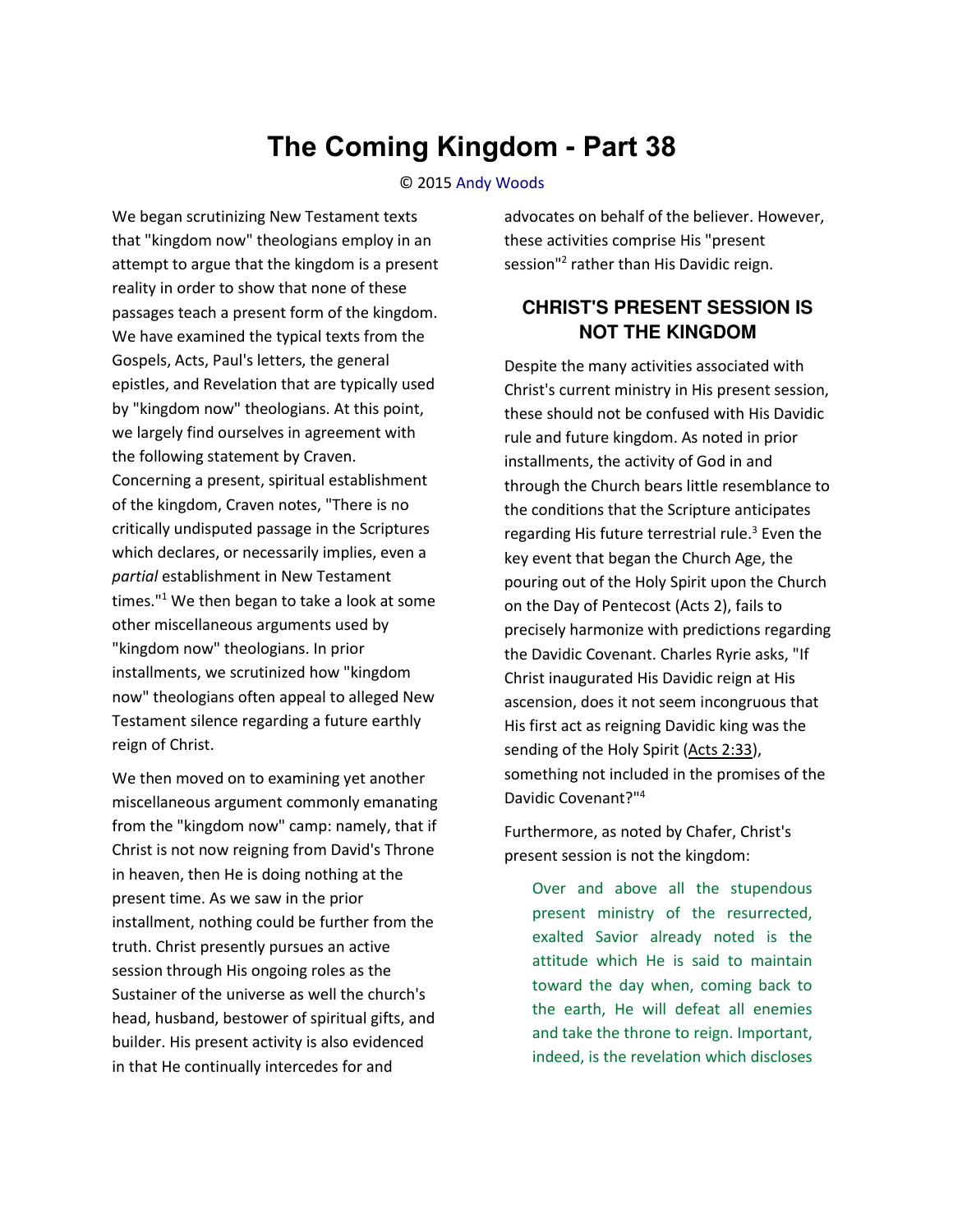the fact that Christ is now in the attitude of expectation toward the oncoming day when, returning on the clouds of heaven, He will vanquish every foe...Hebrews 10:13 records His expectation, which reads: "From henceforth expecting till His enemies be made His footstool."...As High Priest over the true tabernacle on high, the Lord Jesus Christ has entered into heaven itself there to minister as priest in behalf of those who are His own in the world (Heb. 8:1-2)...The fact that He sat down on His Father's throne and not on His own thrown reveals the truth, so constantly and consistently taught in the Scriptures, that He did not set up a kingdom on the earth at His first advent into the world, but that He is now "expecting" until the time when His kingdom shall come in the earth and the divine will shall be done on earth as it is done in heaven. "The kingdoms of this world" are yet to become "the kingdoms of our Lord, and of His Christ; and He shall reign forever and ever" (Rev. 11:15), and the kingly Son will yet ask of His Father and He will give Him the nations for His inheritance and the uttermost parts of the earth for His possession (Ps. 2:8). However, Scripture clearly indicates too that He is not now establishing that kingdom rule in the earth (Matt. 25:31–46), but that rather He is calling out from both the Jews and Gentiles a heavenly people who are related to Him as His Body and Bride. After the present purpose is accomplished He will return and "build again the tabernacle of David, which is

falling down" (Acts 15:13-18). Though He is a King-Priest according to the Melchizedek type (Hebrews 5:10; 7:1– 3), He is now serving as Priest and not as King.<sup>5</sup>

Thus, the preceding discussion demonstrates that while the present age is not the kingdom, this does not automatically lead to the conclusion that Christ today is doing nothing. Rather, Christ, in His present ministry at the Father's right hand, is quite active. However, such present activities should not be confused with the anticipated kingdom.

### **WHERE WE HAVE BEEN AND WHERE WE ARE GOING**

This series has accomplished the following goals that were established at the onset.<sup>6</sup> *First*, the biblical teaching on the kingdom of God has been surveyed from Genesis to Revelation. Such an analysis was necessary in order to allow us to capture God's mind on this important subject. *Second*, this series has set forth some general problems with a New Testament based "kingdom now" interpretation. *Third*, this series has examined the isolated New Testament texts and miscellaneous arguments that "kingdom now" theologians typically use, and it has demonstrated how each is insufficient to convey "kingdom now" theology.

We now move on to the final leg in our journey. Here, we will note why this trend of equating God's present work in the church with the Messianic kingdom is a matter believers should be concerned about, since this theology not only radically alters God's design for the church but is also the seedbed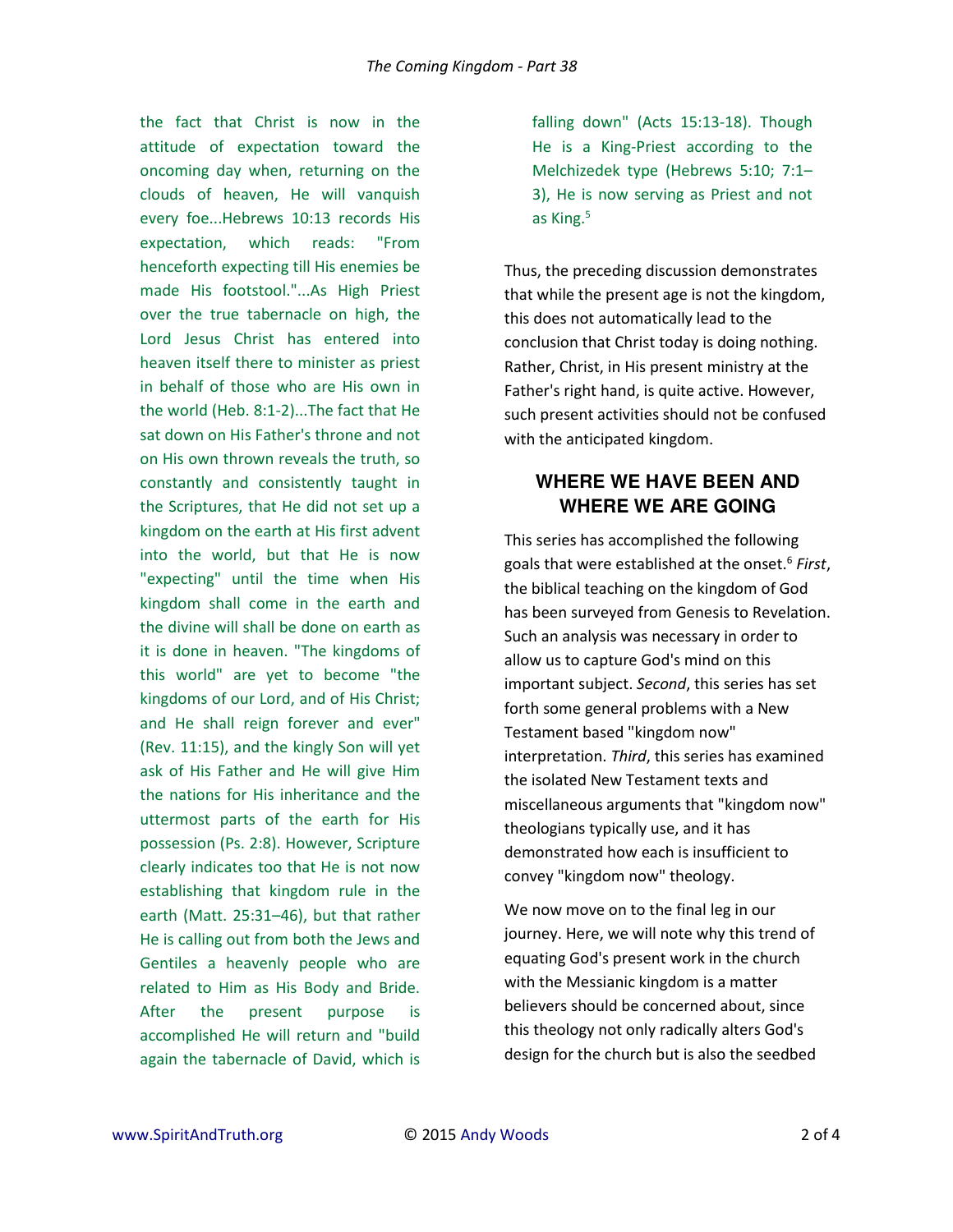of many major false doctrines that have sadly entered Christ's church.

#### **SO WHAT?**

Our goal in this section is to demonstrate to the reader that one's view concerning a present or future kingdom has real-world implications in terms of how one works out one's theology in the life of the local church and in the real world. In other words, ideas have consequences. Theological studies can be likened to dominoes in a row. Knocking over just one domino inevitably impacts the other dominoes. Similarly, when one area of theology is altered it has an inevitable impact upon other areas of systematic theology and biblical interpretation. In this final section, a brief examination will be given regarding how "kingdom now" theology has an inevitable impact upon other areas of biblical truth.

## **CHANGING THE CHURCH'S PURPOSE**

Why does it matter whether Christ's present work through the church is equated with Christ's Messianic kingdom? The answer to this question lies in the fact that "kingdom now" theology alters the divine design for the church. Another way of saying this is one's eschatology (his view of the future kingdom) affects his ecclesiology (doctrine of the church).

Earlier in this series, we noted that the church, which began in Acts 2, exists for *three* specific, divinely-ordained reasons.<sup>7</sup> *First*, the church exists to glorify God (Eph. 3:21). *Second*, the church exists to edify or build up its members. God has placed spiritual gifts in the body of Christ for the purpose of being faithfully

employed so that the church members can be built up, become spiritually mature, and reach unity (Eph. 4:11-16). *Third*, the church exists for the purpose of accomplishing world evangelism (Mark 16:15) and to fulfill the Great Commission (Matt. 28:18-20).

However, McClain explains how these basic and divinely-given ecclesiastical purposes rapidly become confused the moment that the church begins to view itself as the kingdom:

> Theological confusion, especially in matters which have to do with the church, will inevitably produce consequences which are of grave practical concern. The identification of the Kingdom with the church has led historically to ecclesiastical policies and programs which, even when not positively evil, have been far removed from the original simplicity of the New Testament ekklēssia. It is easy to claim that in the "present kingdom of grace" that the rule of the saints is wholly "spiritual," exerted only through moral principles and influence. But practically, once the church becomes the Kingdom in any realistic theological sense, it is impossible to draw any clear line between principles and their implementation through political and social devices. For the logical implications of a present ecclesiastical kingdom are unmistakable, and historically have always led in one direction, i.e., political control of the state by the Church. The distances traveled down this road by various religious movements, and the forms of control